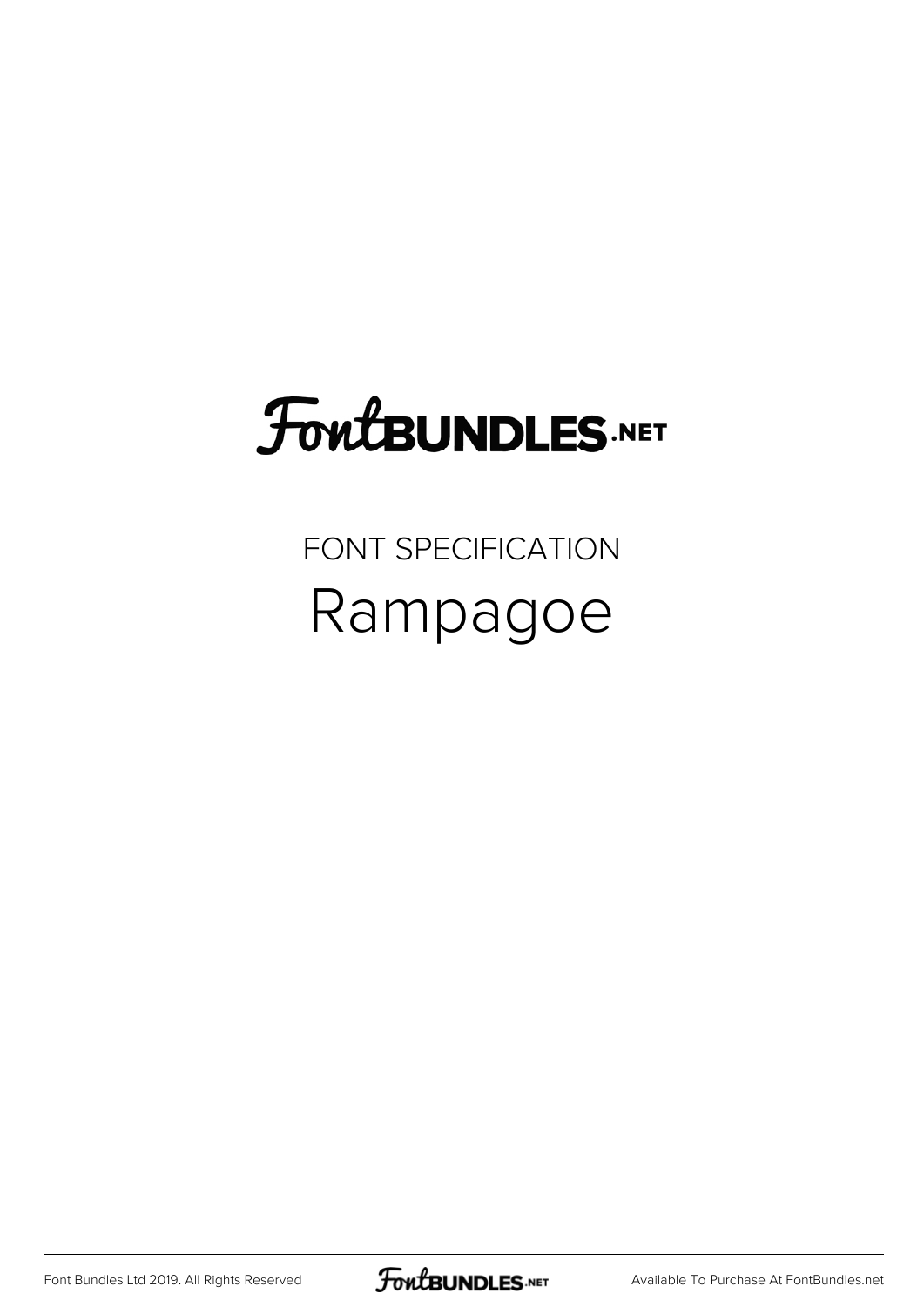## Rampagoe - Regular

**Uppercase Characters** 

 ${\mathscr A} {\mathscr B} {\mathscr C} {\mathscr A} {\mathscr C} {\mathscr A} {\mathscr C} {\mathscr A} {\mathscr C} {\mathscr I} {\mathscr A} {\mathscr L} {\mathscr L} {\mathscr L} {\mathscr M} {\mathscr A} {\mathscr O} {\mathscr O} {\mathscr O}$  $R \circ S \not T \circ U \circ U \circ U \circ X \circ U$ 

Lowercase Characters

 $a$   $b$   $c$   $d$   $e$   $f$   $g$   $h$   $i$   $j$   $k$   $\ell$   $m$   $n$   $o$   $p$   $q$   $r$   $s$   $\ell$   $u$   $v$   $w$   $x$   $y$   $z$ 

**Numbers** 

0123456789

Punctuation and Symbols

 $\frac{1}{2}$  #  $\frac{1}{2}$   $\frac{1}{2}$   $\frac{1}{2}$   $\frac{1}{2}$   $\frac{1}{2}$   $\frac{1}{2}$   $\frac{1}{2}$   $\frac{1}{2}$   $\frac{1}{2}$   $\frac{1}{2}$   $\frac{1}{2}$   $\frac{1}{2}$   $\frac{1}{2}$   $\frac{1}{2}$   $\frac{1}{2}$   $\frac{1}{2}$   $\frac{1}{2}$   $\frac{1}{2}$   $\frac{1}{2}$   $\frac{1}{2}$   $\frac{1}{2}$  $\Rightarrow$  ?  $\left[\begin{array}{c|c} 1 & 1 \end{array}\right]$   $\left[\begin{array}{c|c} 1 & 1 \end{array}\right]$   $\left[\begin{array}{c|c} 1 & 1 \end{array}\right]$   $\left[\begin{array}{c|c} 1 & 1 \end{array}\right]$   $\left[\begin{array}{c|c} 1 & 1 \end{array}\right]$  $\int$  of  $\mathscr{C}$  as  $\sim$   $\mathscr{C}$  e  $\sim$   $\mathscr{C}$  e  $\sim$   $\mathscr{C}$  e  $\sim$   $\mathscr{C}$  e  $\sim$   $\mathscr{C}$  e  $\sim$   $\mathscr{C}$  e  $\sim$   $\mathscr{C}$  e  $\sim$   $\mathscr{C}$  e  $\sim$   $\mathscr{C}$  e  $\sim$   $\mathscr{C}$  e  $\sim$   $\mathscr{C}$  e  $\sim$   $\mathscr{C}$  e  $\sim$   $\mathscr$  $\frac{1}{4}$  $\frac{1}{2}$  $\boldsymbol{\mathcal{J}}$  $\frac{3}{4}$  $\theta$  $\lambda$ 

All Other Glyphs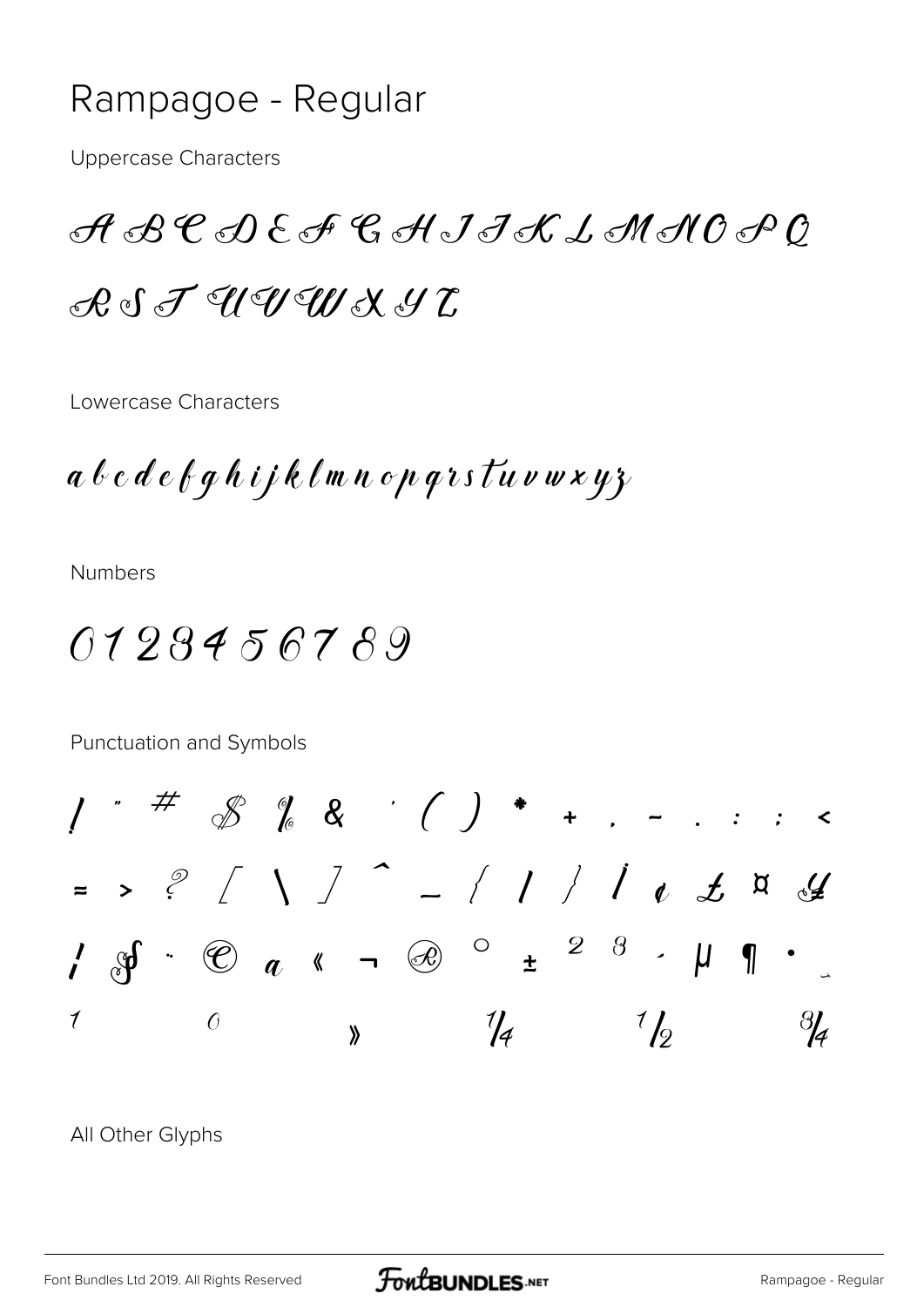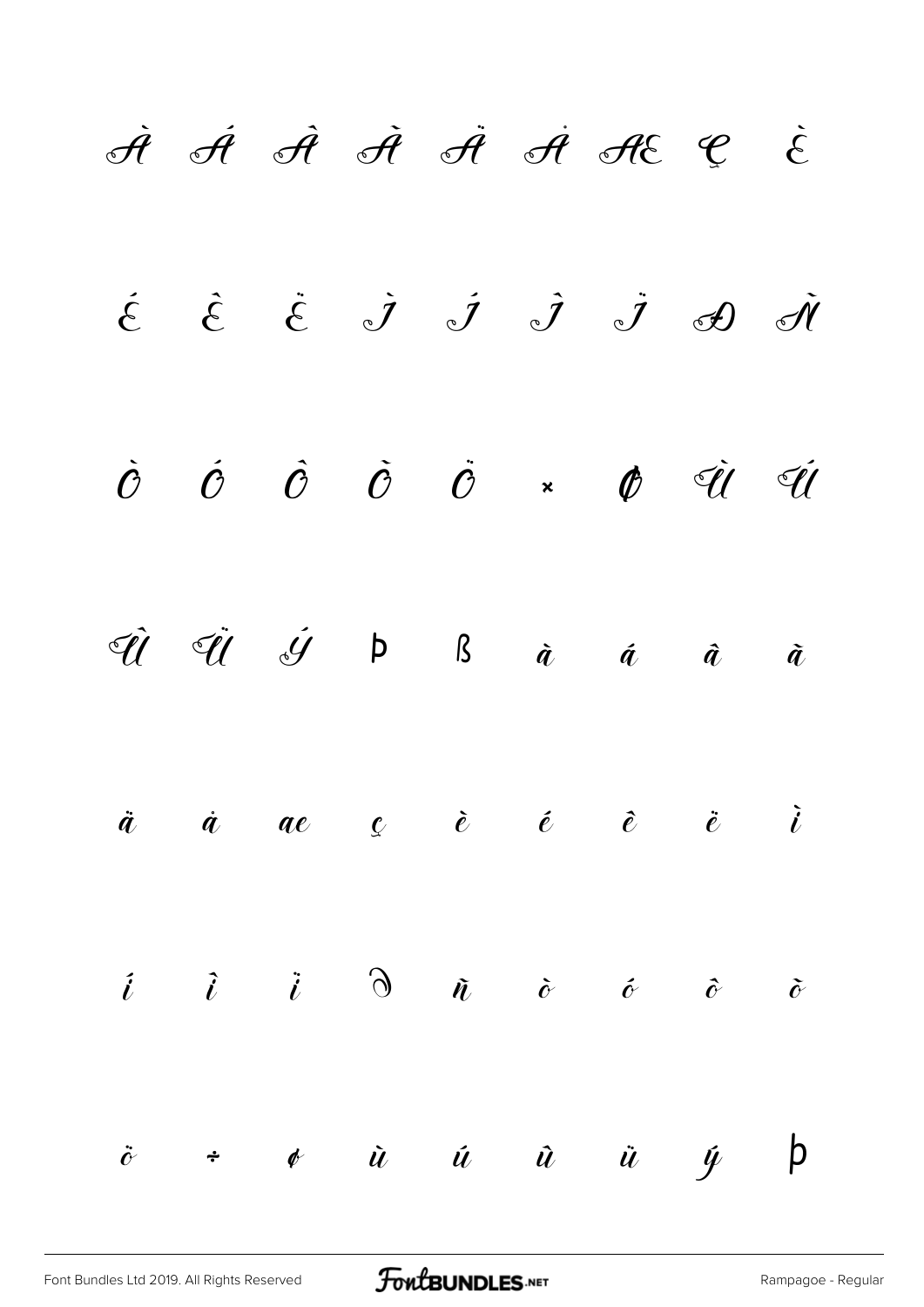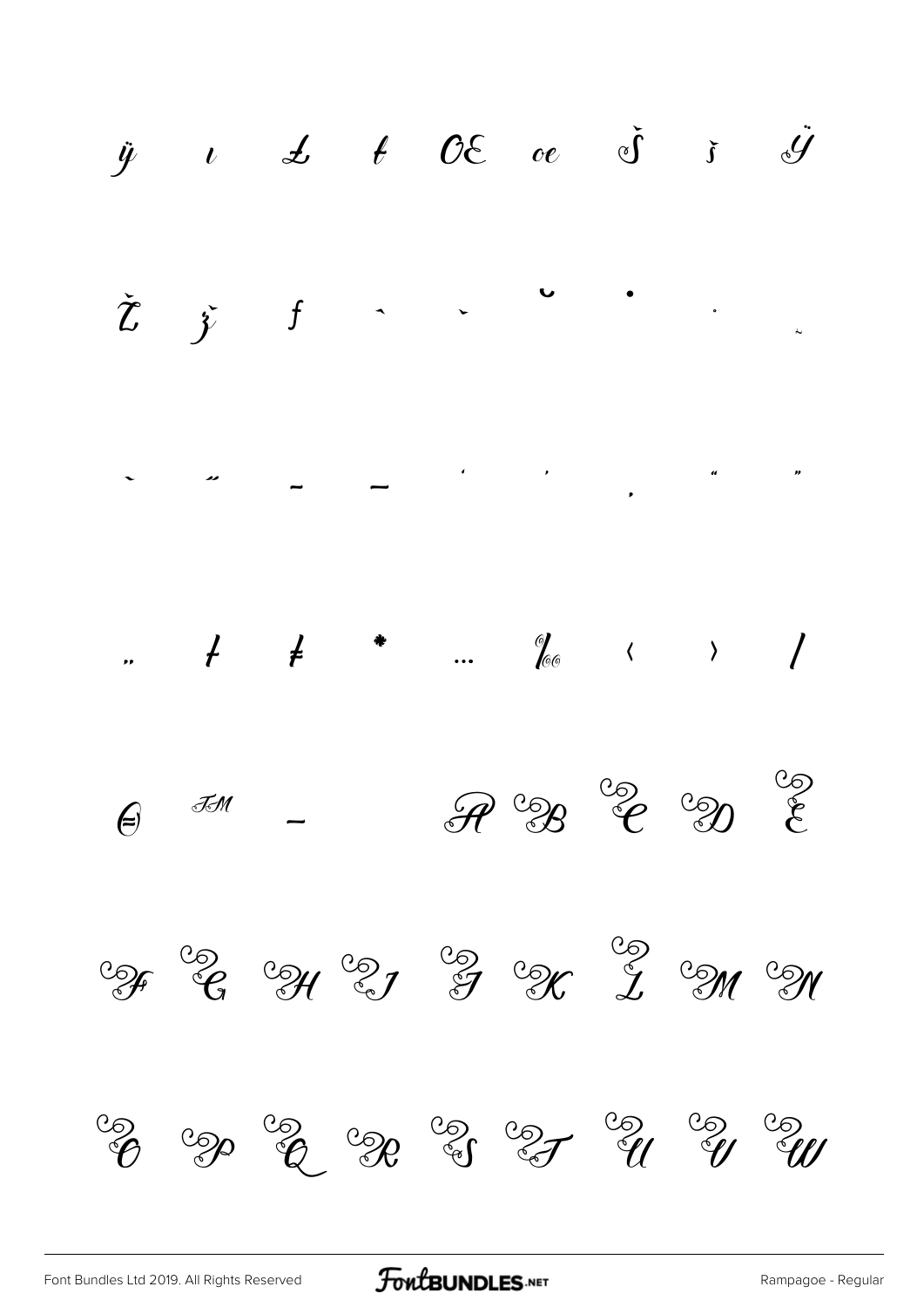